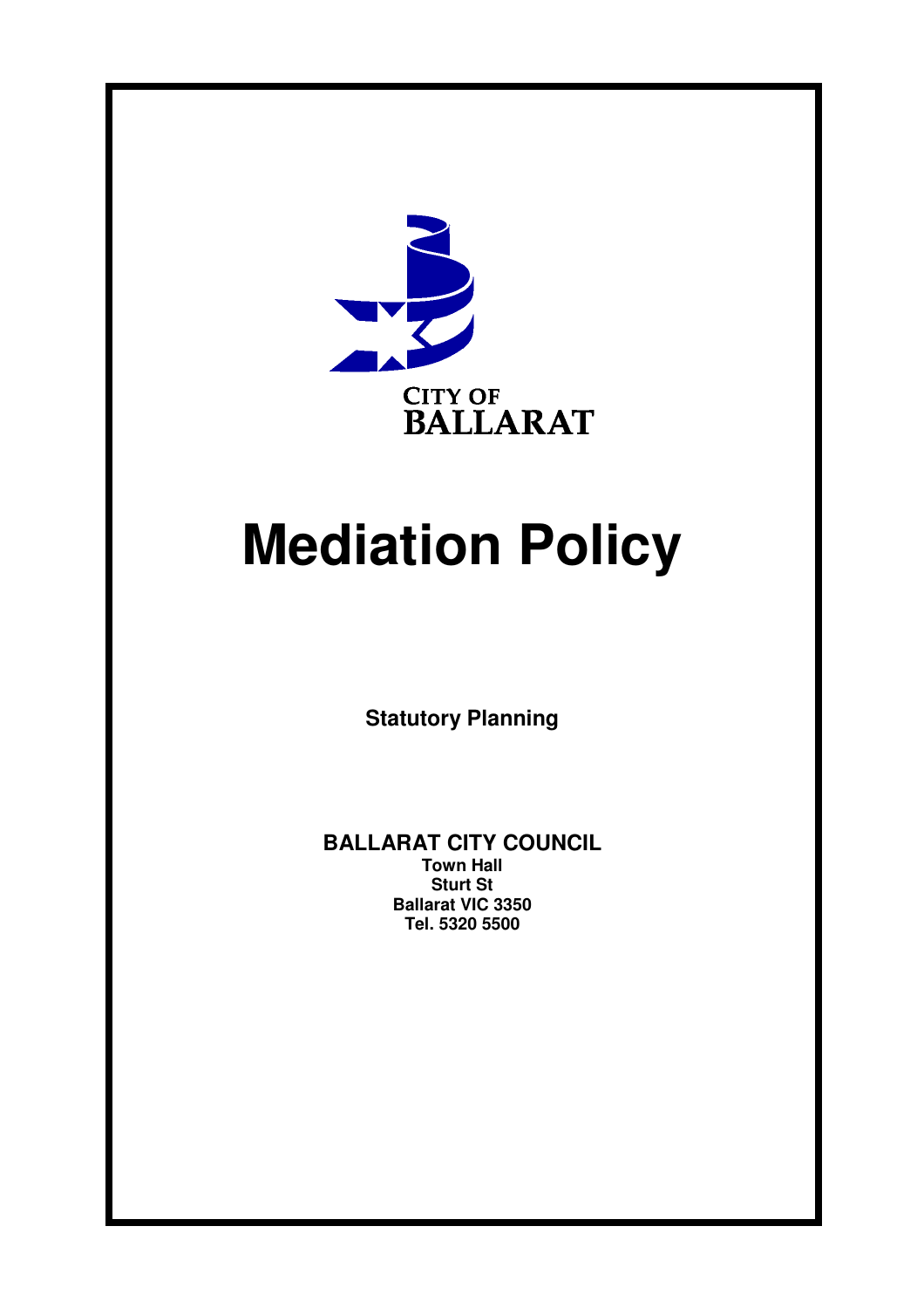

# **TABLE OF CONTENTS**

| $1 \quad$      |  |
|----------------|--|
| $2^{\circ}$    |  |
| 3              |  |
|                |  |
| 5              |  |
| 6              |  |
| $\overline{7}$ |  |
| 8              |  |
| 9              |  |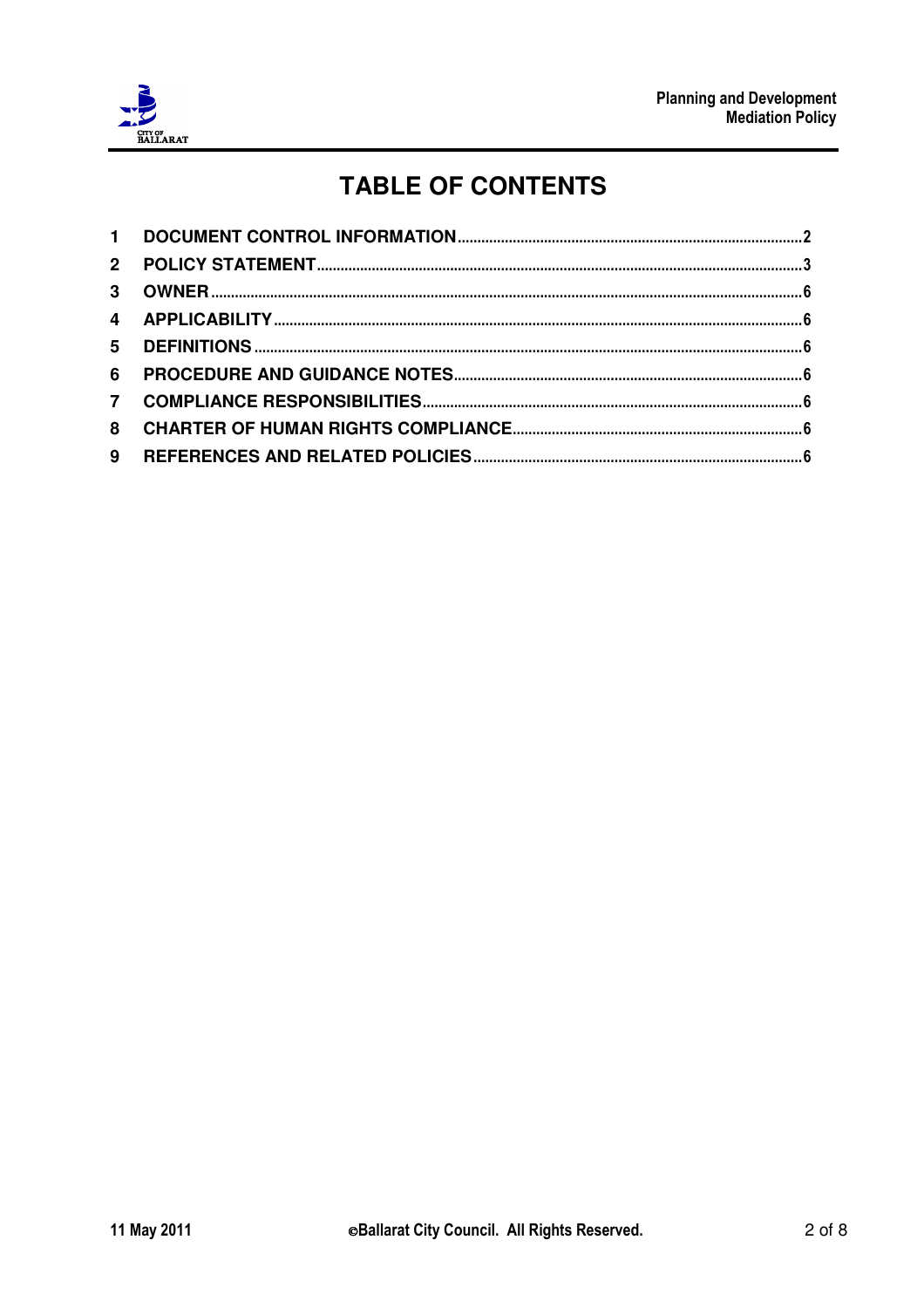## **1 DOCUMENT CONTROL INFORMATION**

# **DOCUMENT CONTROL**

| <b>Policy Name</b>      | <b>Mediation Policy</b>              |
|-------------------------|--------------------------------------|
| <b>Business Unit</b>    | <b>Statutory Planning</b>            |
| <b>File Location</b>    | Location of policy in DocHub - Index |
| <b>Document status</b>  | As per document history              |
| <b>Version</b>          | 1.00                                 |
| <b>Version Date</b>     | May 2011                             |
| <b>Next Review date</b> | May 2012                             |
|                         |                                      |
|                         |                                      |
|                         |                                      |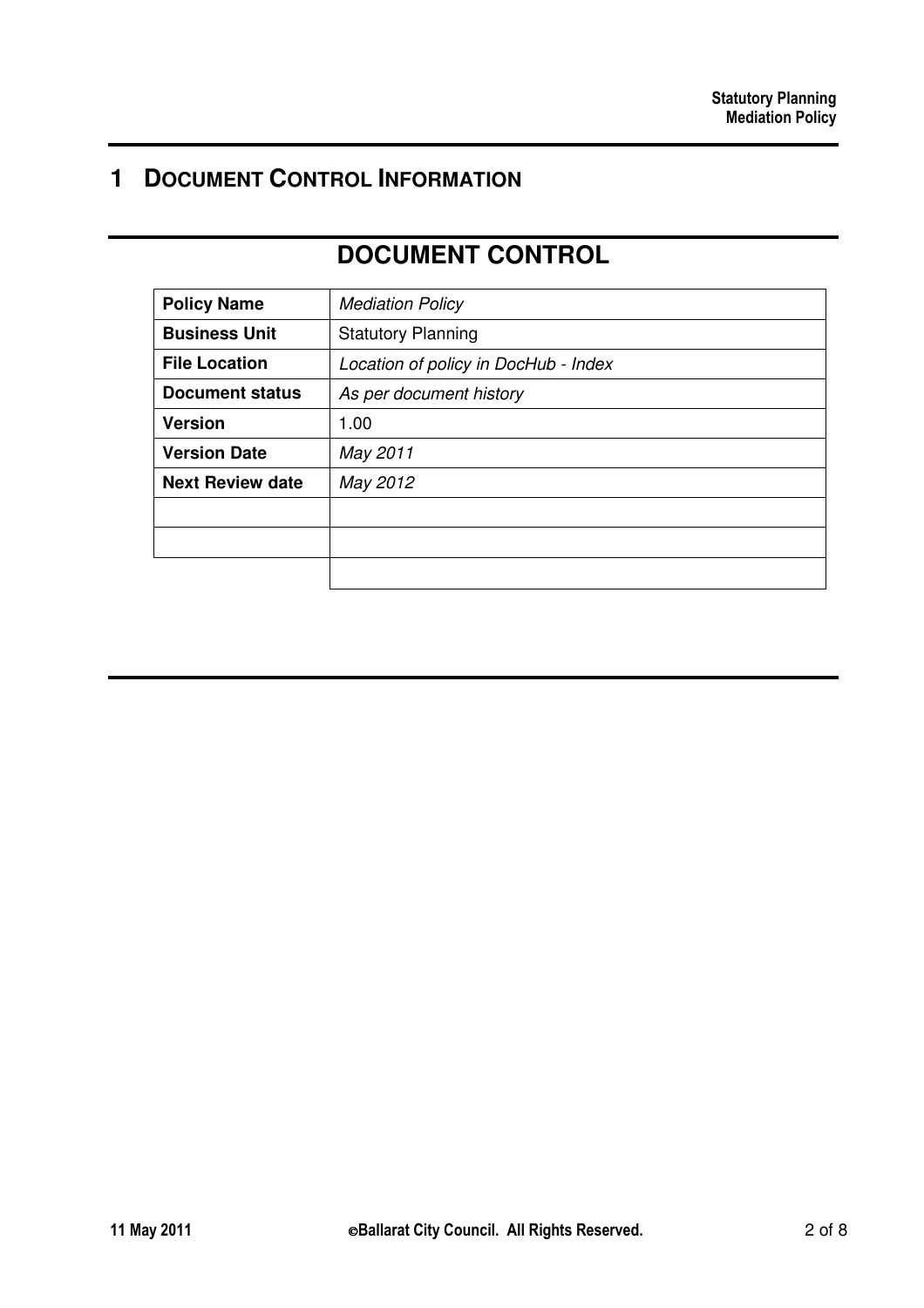## **2 POLICY STATEMENT**

#### **Introduction:**

Ballarat Council has for some time adopted a process of undertaking mediations for planning permit applications which attract written objections.

Council's Statutory Planners have undertaken various forms of training in mediation to give themselves a knowledge and understanding of this process and to improve their conciliation skills.

#### **What is Mediation?**

From a statutory planning perspective, a mediation is a meeting of stakeholders involved in an application for planning permit process and usually includes an applicant (may also involve applicant representatives), objector(s), a Council Town Planner(s) and the relevant Ward Councillor/s (if available).

#### **The Purpose of Mediation**

The main purpose of mediation is to bring the applicant and objectors together in the presence of Council Officers to enable them to explain their views and issues, and to be heard by the other party. It is also a forum whereby issues of concern can be thoroughly explored and if it is evident that there is common ground between the parties, mutually satisfactory outcomes can be negotiated.

It is an important opportunity for an applicant to explain their proposal to objectors and to respond to objector concerns. Equally, it is an important opportunity for objectors to expand their written objections and an opportunity to ask questions regarding a proposal to both the applicant and to the Council Planner(s).

Mediation can also be of significant benefit to Council Officers whereby they can gain a greater first hand understanding of the issues generated and raised by an application. It should be noted that there is no decision made on an application for planning permit at mediation, however, sometimes resolutions do occur between the parties.

The mediation also provides an opportunity for all parties to be aware of their rights and obligations and the processes for how Council will finalise the assessment.

#### **The City of Ballarat Mediation Process**

A mediation is required to be undertaken for all applications for planning permits that receive one or more objections, except for applications in the following categories which are exempt:

- applications where a mandatory referral agency directs refusal; or
- an application which departs significantly from Council policy, and despite repeated Council Officer correspondence highlighting that the application will not be supported by Council, the applicant continues to pursue it in an essentially unchanged form. In these circumstances, as determined by the Manager Statutory Planning and Building, the application may be refused without a mediation.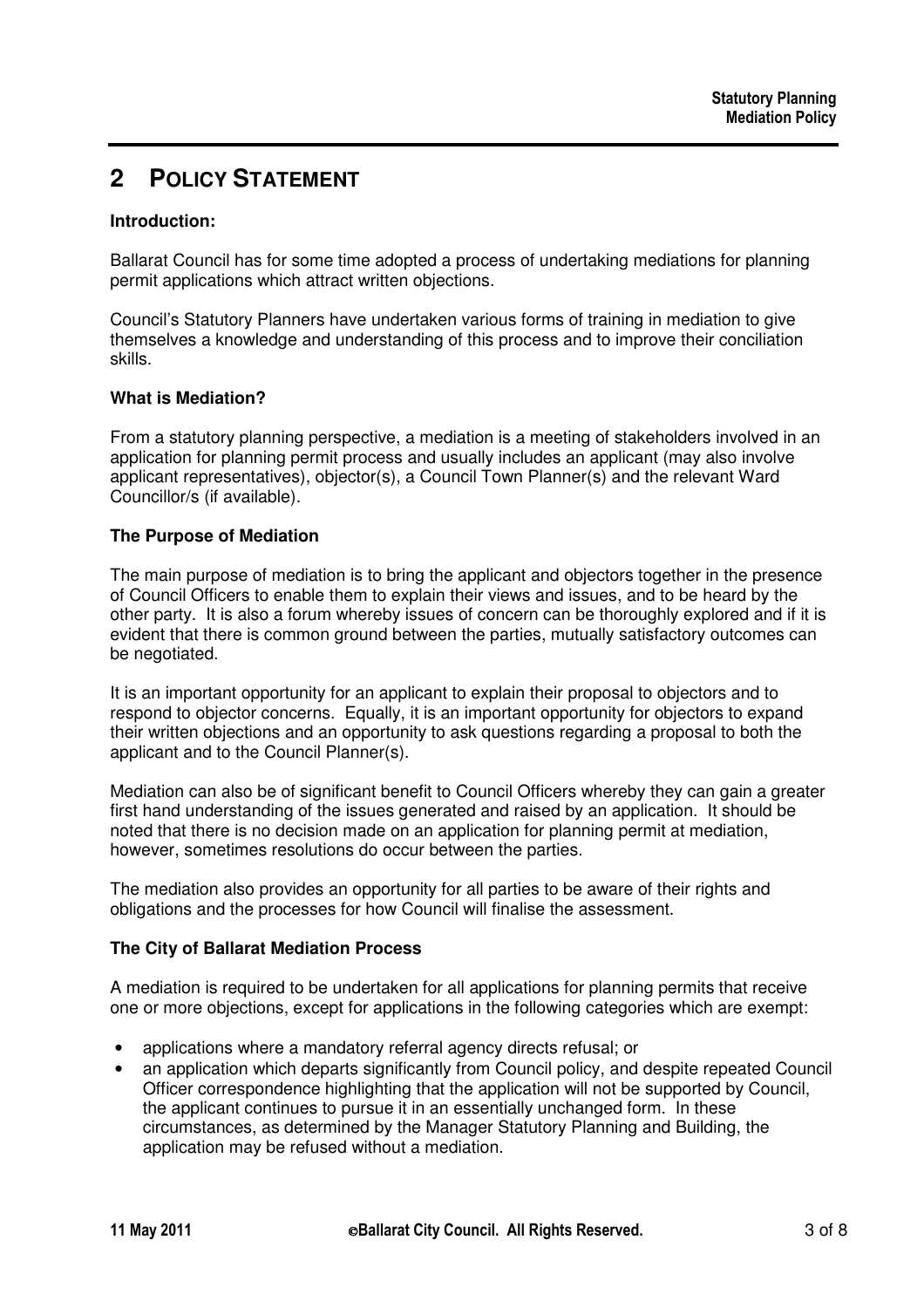There are no other exemptions from mediation. In instances when an applicant advises that they will not attend, a consultation opportunity must still be offered to objectors, albeit only between objectors and the Council Officer(s) and when relevant, Ward Councillor/s.

Where there are referral agencies with concerns about the proposal or who wish to respond to objector concerns then these agencies will also be invited to the mediation.

#### **Where are Mediations Held**?

Most mediations will be held at Ballarat Town Hall or Phoenix Building. However, some larger mediations may be conducted "off site" where suitable premises can be arranged.

#### **Scheduling a Mediation**

The trigger for the Planner to organise mediation is when an objection has been received during the advertising period (unless an exemption as detailed above applies). Where possible it is preferred that the mediation be arranged within fourteen (14) days from the close of the advertising period.

Applications subject to three objections or less:

- Date, time and venue may be agreed between the officer, applicant and objector(s) on an informal basis (e.g. telephone or email);
- Written notification shall be sent to all Ward Councillors advising of the date, time and venue;
- If an agreed time is reached with all parties the mediation can be held at any time during standard office hours at Council offices;
- If agreement is not reached with all objectors and the applicant, a date shall be agreed with the applicant and written notification confirming the details shall be sent to the applicant and objectors not less than five working days prior to the mediation date (excluding the day of the scheduled mediation). The mediation shall be scheduled on a Monday, Tuesday or Thursday between 5pm and 7pm.

Applications subject to four or more objections or a petition:

- Date, time and venue shall be agreed between officer and applicant;
- Written notification confirming date, time and venue shall be sent to Ward Councillors and to the applicant and objectors not less than five working days prior to the mediation date (excluding the day of the scheduled mediation);
- Mediation shall be scheduled on a Monday, Tuesday or Thursday between 5pm and 7pm.

If in any instance the applicant does not wish to attend the mediation, the date, time and venue is to be determined at officers' discretion.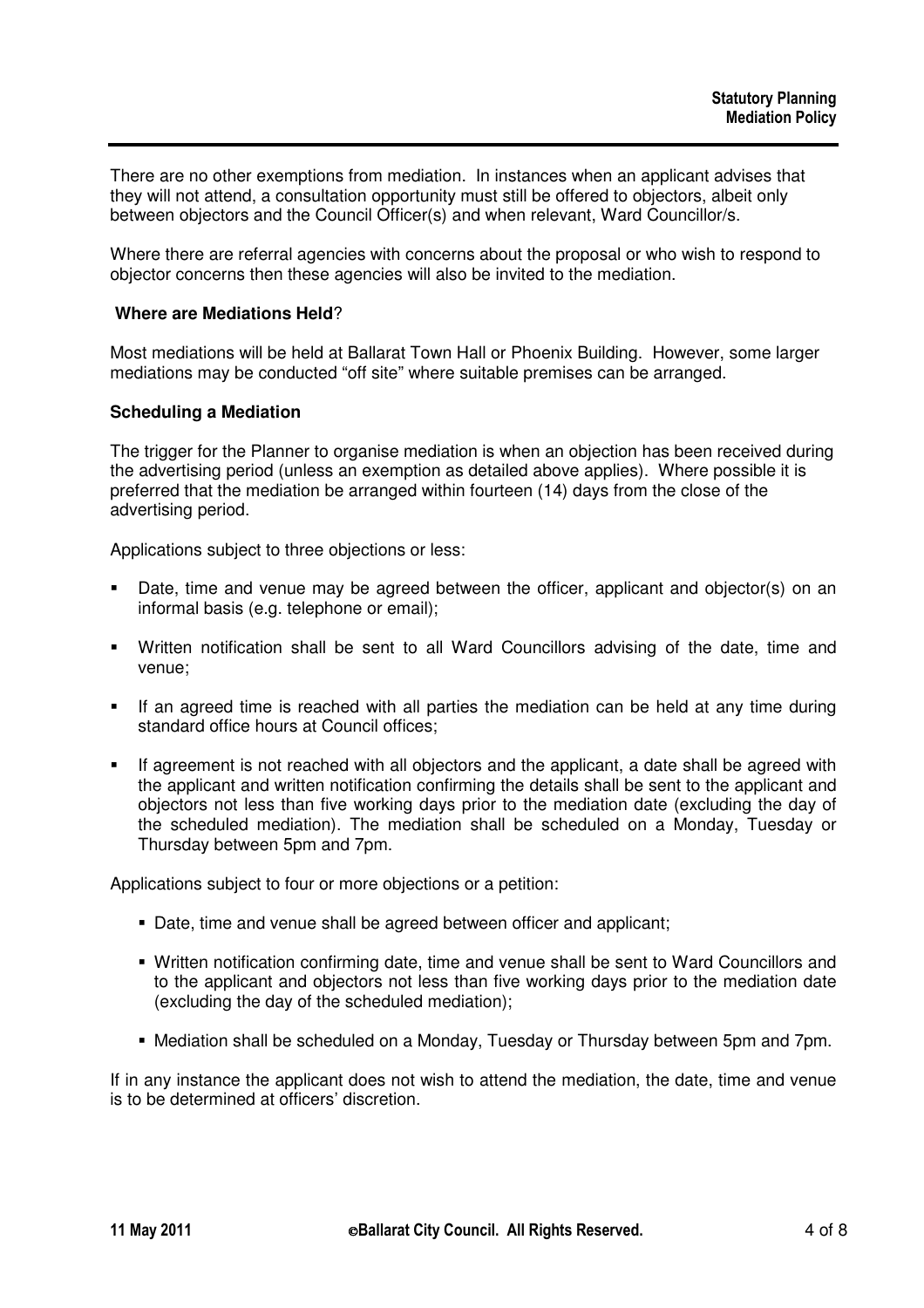The Heritage Advisor will be invited to attend mediations where heritage issues are likely to be of particular interest and the issues have not been resolved prior to the conference.

#### **Planner Preparation for Mediation**

In terms of preparation for mediation, the planner must:

- i) Notify Ward Councillors;<br>ii) Book a suitable room:
- Book a suitable room;
- iii) Ensure they have a prepared agenda of issues;
- iv) Ensure they are familiar with the content of written objections, the subject site and the specifics of a proposed development and/or use, and relevant Council policy; and
- v) Prepare an attendance list.

#### **Conducting a Mediation**

Each mediation must have a nominated Chairperson. For the majority of mediations the "Chair" will be the Council Planner. On some occasions it will be necessary to engage an "independent" person to chair/facilitate a mediation, specifically when an application is particularly controversial and/or involves a large number of objectors and other stakeholders. Approval from the Manager Statutory Planning and Building is required to engage an "independent" chairperson/facilitator. In some instances Councillors may also request an "independent" chairperson/facilitator. When this occurs discussions between the Councillor(s) and the Manager Statutory Planning and Building will be undertaken and a decision made in respect to the engagement or otherwise of an independent facilitator.

The Council Planner present at the mediation is available to provide technical advice on Council Policy and the Planning Scheme.

For some larger and more involved mediations, a second Council Planner or other staff member should attend to assist with the process.

At the commencement of each mediation, the Council Code of Conduct for conducting mediations must be conveyed to those present. The Code of Conduct consists of the following key points:

- i) The agenda prepared should be followed in an orderly fashion;
- ii) Respect others around you and their opinions:
- iii) Do not talk over others, or interrupt those speaking;
- iv) Refrain from being derogatory to others;
- v) Unruly or threatening behaviour will not be tolerated and will result in the termination of the mediation;
- vi) If you do not understand something that has been said, please ask for assistance and/or clarification; and
- vii) Keep to the issues and not unrelated matters.

The Chairperson will open up the mediation and proceed through the prepared agenda calling for discussion on each item listed.

At the conclusion of the mediation, the Chairperson shall provide a summation of the issues raised and discussed, and any resolutions/agreements made between parties; if applicable.